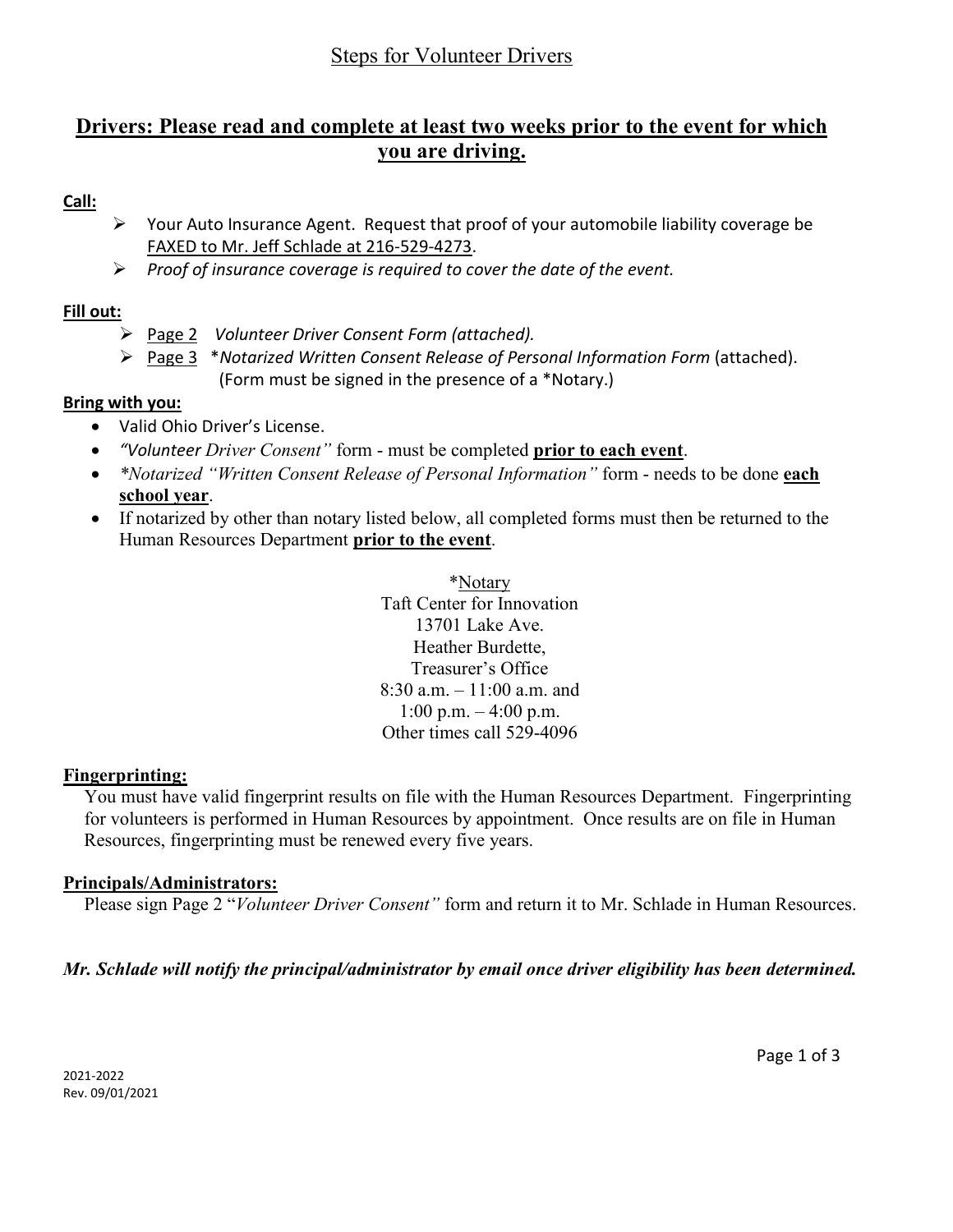

Name of School

Driver's Name

Driver's Phone #

## **VOLUNTEER DRIVER CONSENT FORM**

Note: Form must be signed by volunteer driver and sent to Central Office for approval **a minimum of two weeks before the trip**. Approval form will be returned to school prior to the trip. This form must be completed for each trip.

I will use my personal vehicle to transport students on an approved school trip to and/or from

Location:

on date:

In volunteering to provide transportation, I have read and agree to the conditions and statements below:

- 1. I have a valid Ohio Driver's License. **Please provide a photocopy of your driver's license**. On this photocopy, please write your driver's license number. **This is required.** The Lakewood City Schools will obtain a Driver's Abstract from the Bureau of Motor Vehicles prior to the field trip.
- 2. My vehicle is in safe operating condition.
- 3. I will obey all traffic regulations while students are passengers in my vehicle.
- 4. I will be responsible for any traffic citations.
- 5. I will not transport any more passengers than there are seat belts in my vehicle.
- 6. All passengers will be required to wear seat belts.
- 7. I have personal automobile liability insurance, which I understand will provide the primary coverage in case of an accident. (Please have your agent fax verification of your current insurance to 216-529-4273 prior to the field trip.) The Lakewood City Schools liability insurance coverage is in excess to my personal insurance.
- 8. I will follow the route and time schedule provided by school officials.

| Principal's/Administrator's Signature | <b>Volunteer's Printed Name</b> |  |
|---------------------------------------|---------------------------------|--|
|                                       | x                               |  |
| Date                                  | Volunteer's Signature           |  |
|                                       | х                               |  |
|                                       | Date                            |  |
| Approved                              |                                 |  |

Date